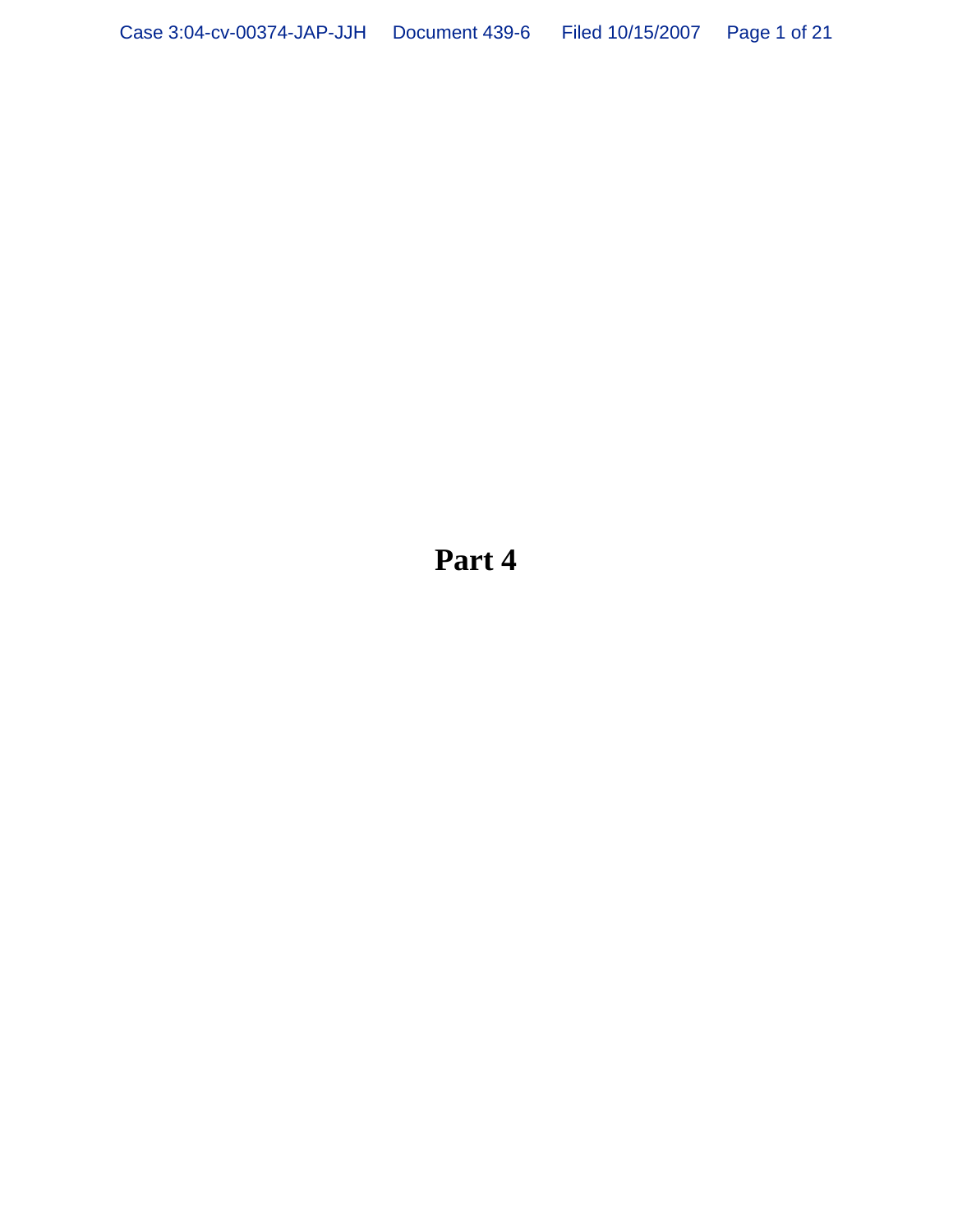|               |                                                 | Page 290 |  |
|---------------|-------------------------------------------------|----------|--|
| $11:15:58$ 1  | RODNEY SIDLE                                    |          |  |
| $11:15:58$ 2  | MR. SMITH: Objection to the form                |          |  |
| $11:15:59$ 3  | and foundation.                                 |          |  |
| $11:16:01$ 4  | A.<br>As I came to find out later, the          |          |  |
| $11:16:05$ 5  | reason they responded the way they did was      |          |  |
| $11:16:08$ 6  | because all of their reserves were determined   |          |  |
| $11:16:12$ 7  | based on performance data. The proved area      |          |  |
| 11:16:15 8    | concept relates to reserve determination using  |          |  |
| $11:16:19$ 9  | volumetric methods. So actually what they       |          |  |
| $11:16:22$ 10 | should have said, though they were correct in   |          |  |
| $11:16:24$ 11 | saying it wasn't applying to them, it didn't    |          |  |
| $11:16:27$ 12 | apply in the country, it was it didn't apply to |          |  |
| $11:16:30$ 13 | the method that they were using, which was an   |          |  |
| $11:16:31$ 14 | SEC compliant method.                           |          |  |
| $11:16:33$ 15 | Q.<br>Now, with respect to the other 20         |          |  |
| $11:16:40$ 16 | OUs that did not understand the fundamental SEC |          |  |
| $11:16:45$ 17 | proved area concept, is the proved area concept |          |  |
| 11:16:47 18   | related to the booking of proved reserves?      |          |  |
| $11:16:50$ 19 | MR. SMITH: Objection to form.<br>You            |          |  |
| 11:16:5120    | mischaracterized the document.                  |          |  |
| 11:16:5121    | MR. MacFALL:<br>Withdrawn. Let me ask           |          |  |
| 11:16:5222    | you this.                                       |          |  |
| $11:16:53$ 23 | BY MR. MacFALL:                                 |          |  |
| 11:16:5824    | Q.<br>Is the proved area concept part of        |          |  |
| 25            | the SEC rules concerning proved reserves?       |          |  |
|               |                                                 |          |  |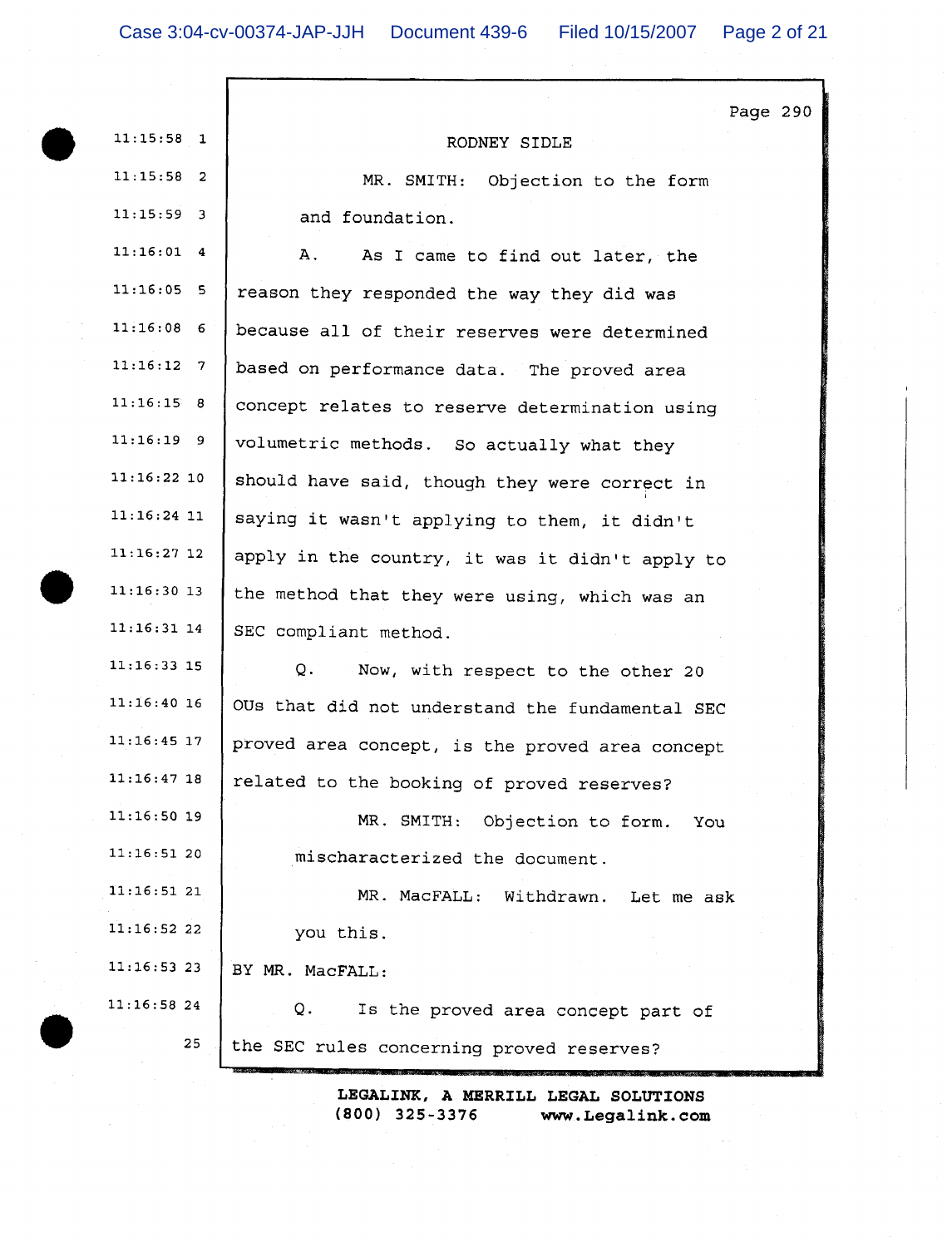$\mathsf{r}$ 

|               | Page 291                                         |
|---------------|--------------------------------------------------|
| $11:17:02$ 1  | RODNEY SIDLE                                     |
| $11:17:09$ 2  | Α.<br>It is part of the rules. Yes.              |
| $11:17:10$ 3  | Q.<br>Is an understanding of the proved          |
| $11:17:17$ 4  | area concept necessary for the booking of proved |
| $11:17:20$ 5  | reserves?                                        |
| $11:17:24$ 6  | Α.<br>There are multiple SEC compliant           |
| $11:17:28$ 7  | ways to calculate reserves. When a volumetric    |
| 11:17:33 8    | method is being used, the proved area concept is |
| $11:17:36$ 9  | important. If other methods, like performance    |
| $11:17:41$ 10 | methods, are being used, then proved area is not |
| $11:17:44$ 11 | a part of that determination method.             |
| $11:17:46$ 12 | Q.<br>With respect to the 20 OUs that you        |
| $11:17:51$ 13 | referenced in this e-mail, do you recall if they |
| $11:17:53$ 14 | used the volumetric method?                      |
| $11:17:57$ 15 | A.<br>I don't recall the details of which        |
| 11:17:59 16   | OUs or exactly what comments they made that led  |
| 11:18:00.17   | me to this statement.                            |
| 11:18:09 18   | Q.<br>Did you ever come to learn of any OU       |
| $11:18:13$ 19 | besides Abu Dhabi that used the performance      |
| 11:18:1520    | metric as opposed to volumetric method?          |
| 11:18:17 21   | Α.<br>Oh, yes, most of them did. In any          |
| 11:18:1922    | mature field you would typically, and in fact    |
| 11:18:2123    | you're instructed to typically use a             |
| 11:18:22 24   | performance-based method.                        |
| 25            | Q.<br>Did those OUs book proved reserves         |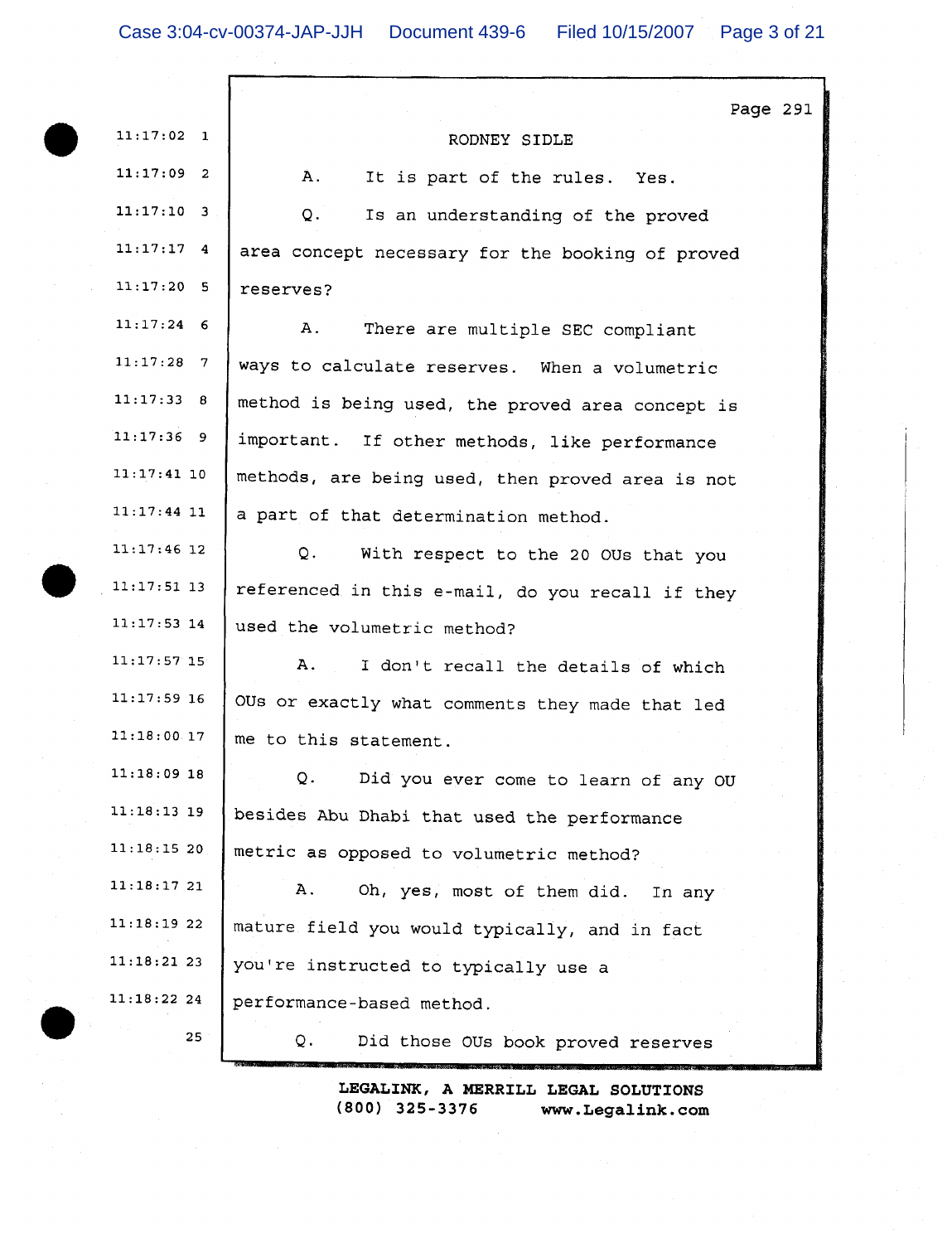|               | Page 292                                        |
|---------------|-------------------------------------------------|
| $11:18:27$ 1  | RODNEY SIDLE                                    |
| $11:18:29$ 2  | based on that method?                           |
| $11:18:29$ 3  | Yes.<br>Α.                                      |
| $11:18:31$ 4  | Can you identify any of them?<br>Q.             |
| $11:18:39$ 5  | A.<br>Well, any of our older OUs. Brunei        |
| $11:18:42$ 6  | would be one. Oman would be another. I mean     |
| $11:18:44$ 7  | most of our OUs had been around for quite some  |
| $11:18:48$ 8  | time, and had mature fields, and in a mature    |
| $11:18:51$ 9  | field it's appropriate to use performance-based |
| $11:18:51$ 10 | methods.                                        |
| $11:18:55$ 11 | Let me ask you: Do you recall if<br>Q.          |
| 11:19:01 12   | SPDC used volumetric or performance-based       |
| 11:19:09 13   | methods?                                        |
| $11:19:13$ 14 | MR. SMITH: Objection to form.                   |
| $11:19:16$ 15 | At the time of this document I would<br>Α.      |
| $11:19:17$ 16 | not have had that knowledge.                    |
| $11:19:18$ 17 | Did there come a time when you<br>Q.            |
| $11:19:22$ 18 | learned whether or not SPDC used volumetric as  |
| 11:19:25 19   | opposed to performance-based metrics to book    |
| 11:19:2620    | proved reserves?                                |
| 11:19:31 21   | MR. SMITH: Objection to form. I'm               |
| $11:19:34$ 22 | just not sure it's an either/or                 |
| 11:19:3523    | proposition. That's why I'm objecting.          |
| 11:19:3624    | MR. MacFALL: That's fine.<br>Why                |
| 25            | don't we clarify that.                          |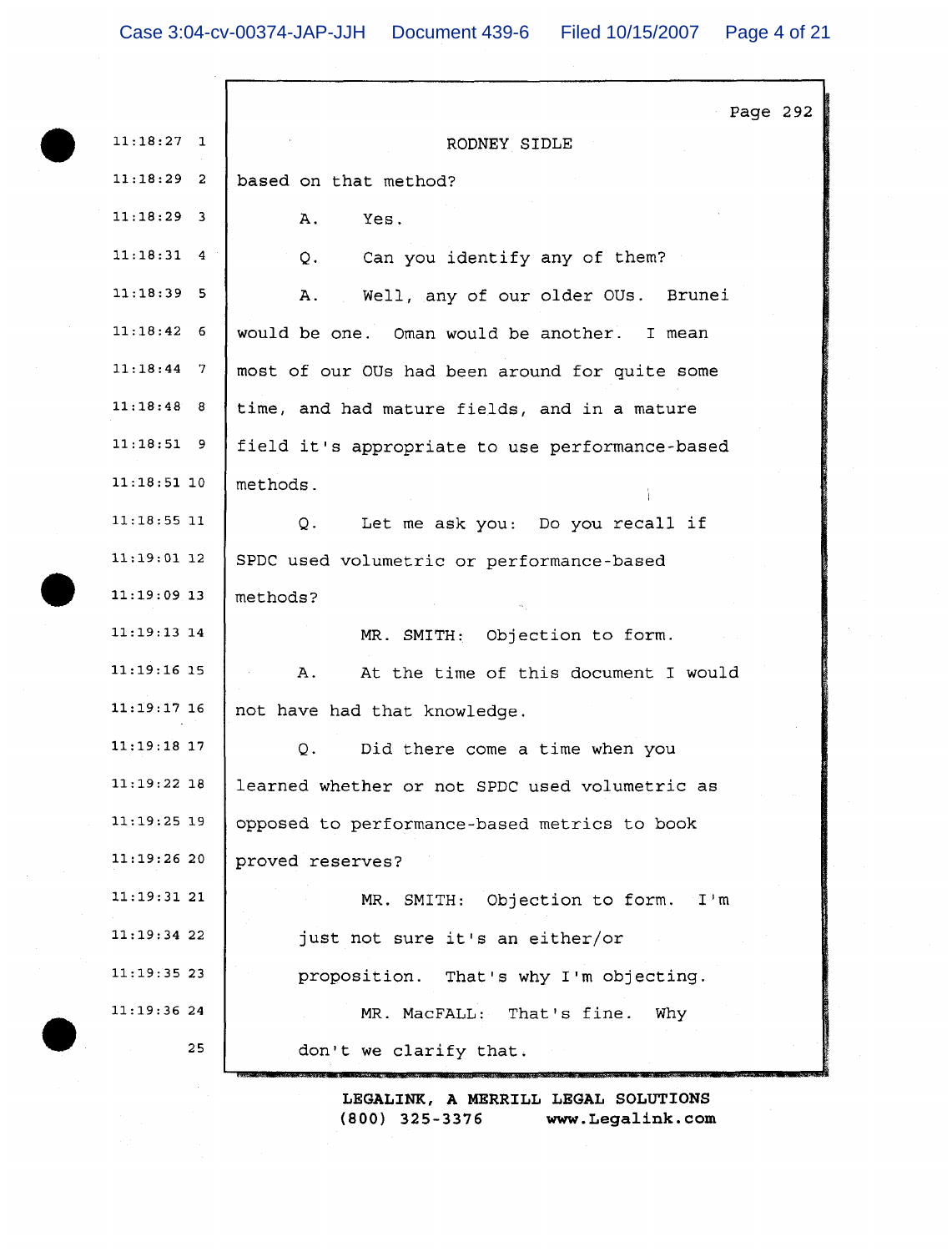|               | Page 293                                        |
|---------------|-------------------------------------------------|
| $11:19:37$ 1  | RODNEY SIDLE                                    |
| $11:19:38$ 2  | BY MR. MacFALL:                                 |
| $11:19:40$ 3  | Is it an either/or proposition?<br>Q.           |
| $11:19:41$ 4  | It is certainly not.<br>Α.                      |
| $11:19:42$ 5  | Can you use both?<br>$Q_{\star}$                |
| $11:19:44$ 6  | Α.<br>Yes, you can use both and indeed are      |
| $11:19:46$ 7  | encouraged to consider both in appropriate      |
| 11:19:49 8    | considerations. You could use -- one is         |
| $11:19:53$ 9  | adequate. You're always encouraged to use       |
| 11:19:57 10   | multiple methods. For very new fields which are |
| $11:20:00$ 11 | in the process of being developed, where you    |
| $11:20:04$ 12 | have very little performance issue, you would   |
| $11:20:06$ 13 | typically use volumetric data. In very mature   |
| $11:20:09$ 14 | fields, where the best data you have to         |
| $11:20:12$ 15 | characterize the reserve is how the field has   |
| $11:20:17$ 16 | actually performed rather than the volumetric   |
| 11:20:20 17   | data, which is inherently a bit less precise,   |
| $11:20:24$ 18 | you would be using performance data.            |
| $11:20:27$ 19 | So any business that had been around            |
| $11:20:31$ 20 | long enough to have mature fields, and was      |
| $11:20:33$ 21 | continuing investments for discovery so they    |
| $11:20:36$ 22 | also had new fields, would have some blend of   |
| 11:20:39 23   | both.<br>It was all new, it would primarily be  |
| 11:20:42 24   | volumetric. If it was all old fields, it would  |
| 25            | primarily be performance.                       |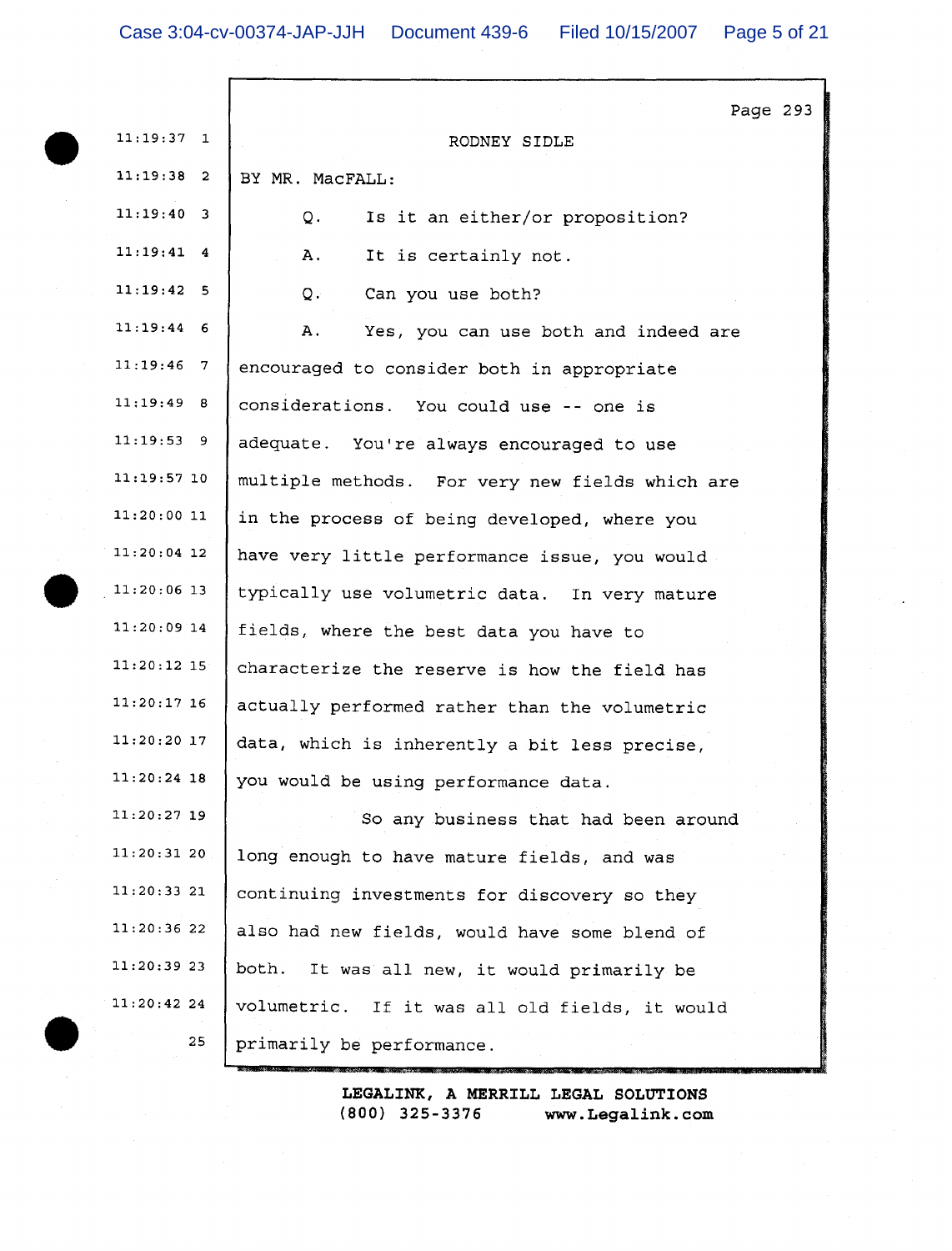|               | Page 294                                        |
|---------------|-------------------------------------------------|
| $11:20:43$ 1  | RODNEY SIDLE                                    |
| $11:20:46$ 2  | Thank you for that clarification.<br>Q.         |
| $11:20:49$ 3  | And let me ask you this: And besides Abu Dhabi, |
| $11:20:52$ 4  | were you aware of any OUs that only used the    |
| $11:20:55$ 5  | performance -- only used performance data for   |
| $11:21:09$ 6  | the booking of proved reserves?                 |
| $11:21:11$ 7  | Α.<br>Not at that time, no.                     |
| 11:21:20 8    | Q.<br>Thank you.                                |
| $11:21:21$ 9  | MR. SMITH: We've been going about               |
| $11:21:23$ 10 | an hour and fifteen. Do you want to take a      |
| $11:21:25$ 11 | quick break, if you're done with this           |
| $11:21:25$ 12 | document?                                       |
| $11:21:26$ 13 | MR. MacFALL: That makes sense.                  |
| $11:21:26$ 14 | Thank you.                                      |
| $11:21:28$ 15 | VIDEOGRAPHER: The time is                       |
| $11:21:29$ 16 | 11:20 a.m. Off the record.                      |
| 17            |                                                 |
| $11:39:04$ 18 | (Recess.)                                       |
| $11:39:04$ 19 |                                                 |
| 11:39:10 20   | VIDEOGRAPHER: The time is now                   |
| 11:39:1121    | 11:38 a.m. We're back on the record.            |
| 11:39:12 22   | BY MR. MacFALL:                                 |
| $11:39:13$ 23 | Q.<br>Mr. Sidle, I'm sorry. I wasn't            |
| 11:39:15 24   | quite done with Exhibit 12. I just have a       |
| 25            | couple of fairly quick follow-ups.              |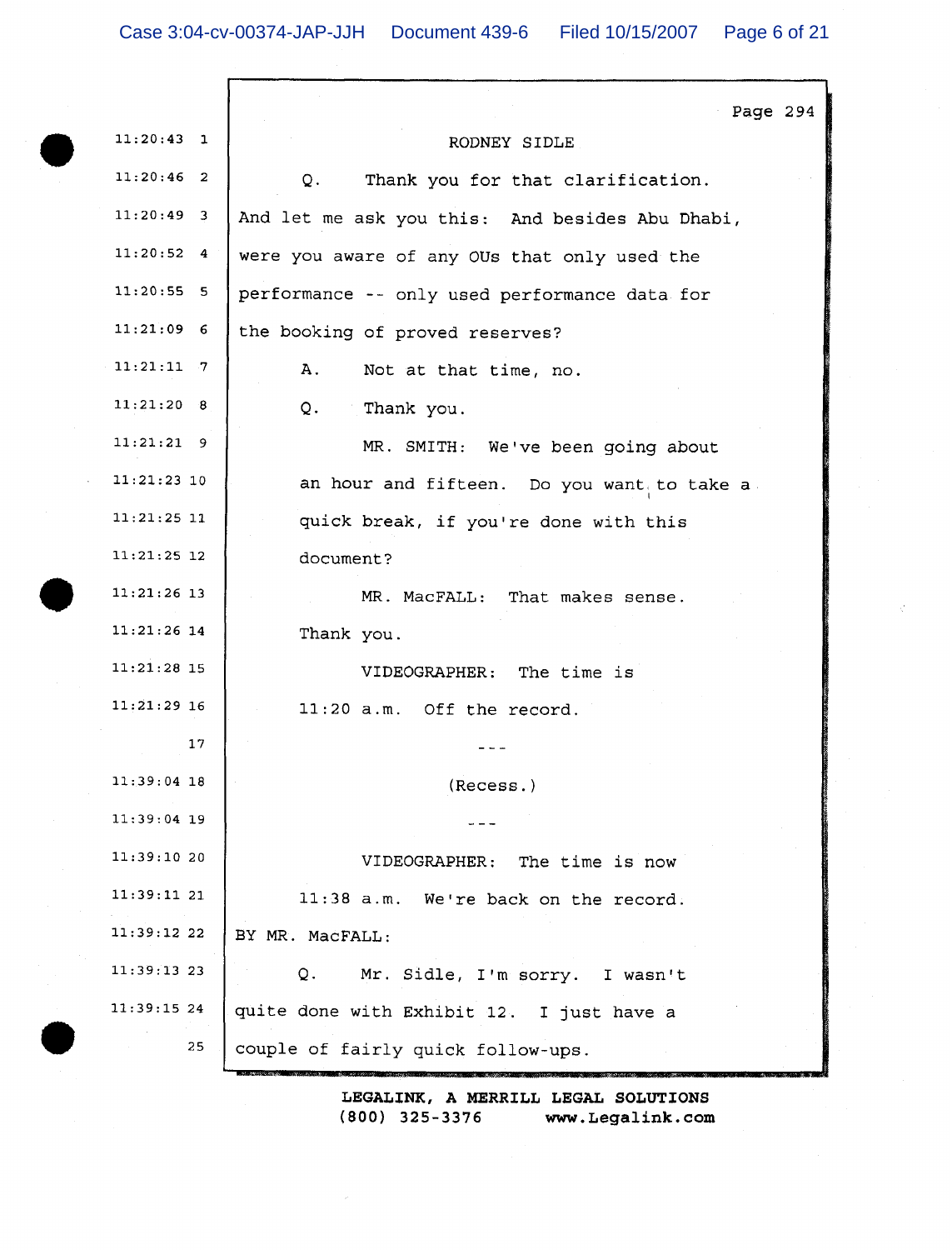|               | Page 295                                        |
|---------------|-------------------------------------------------|
| $11:39:20$ 1  | RODNEY SIDLE                                    |
| $11:39:21$ 2  | Again, directing your attention to              |
| $11:39:28$ 3  | the second page of that document, sir, the      |
| 11:39:334     | second paragraph on that page, the sentence we  |
| $11:39:36$ 5  | were looking at before actually continues on,   |
| 11:39:396     | and indicates that several OUs provide no       |
| $11:39:42$ 7  | training to staff on proper reserve booking     |
| 11:39:47 8    | practices, including new guideline changes. Do  |
| $11:39:48$ 9  | you see that, sir?                              |
| $11:39:48$ 10 | Α.<br>I do.                                     |
| $11:39:53$ 11 | Q.<br>Do you recall which of the OUs you        |
| 11:39:56 12   | were referring to in that sentence?             |
| 11:39:57 13   | Α.<br>No, I don't.                              |
| 11:39:59 14   | Q.<br>Do you recall the approximate             |
| $11:39:59$ 15 | number?                                         |
| $11:40:02$ 16 | Α.<br>No.                                       |
| $11:40:04$ 17 | Q.<br>Just one other question, and I            |
| $11:40:05$ 18 | believe it's indicated on the first page of the |
| 11:40:12 19   | document. You forwarded your April 4 e-mail on  |
| $11:40:14$ 20 | that same date to John Pay. Correct?            |
| 11:40:15 21   | Α.<br>Yes, I did.                               |
| 11:40:19 22   | Q.<br>Why did you forward that e-mail to        |
| 11:40:19 23   | Mr. Pay?                                        |
| 11:40:23 24   | Α.<br>At that time John was not a member        |
| 25            | of the reservoir engineering functional lead    |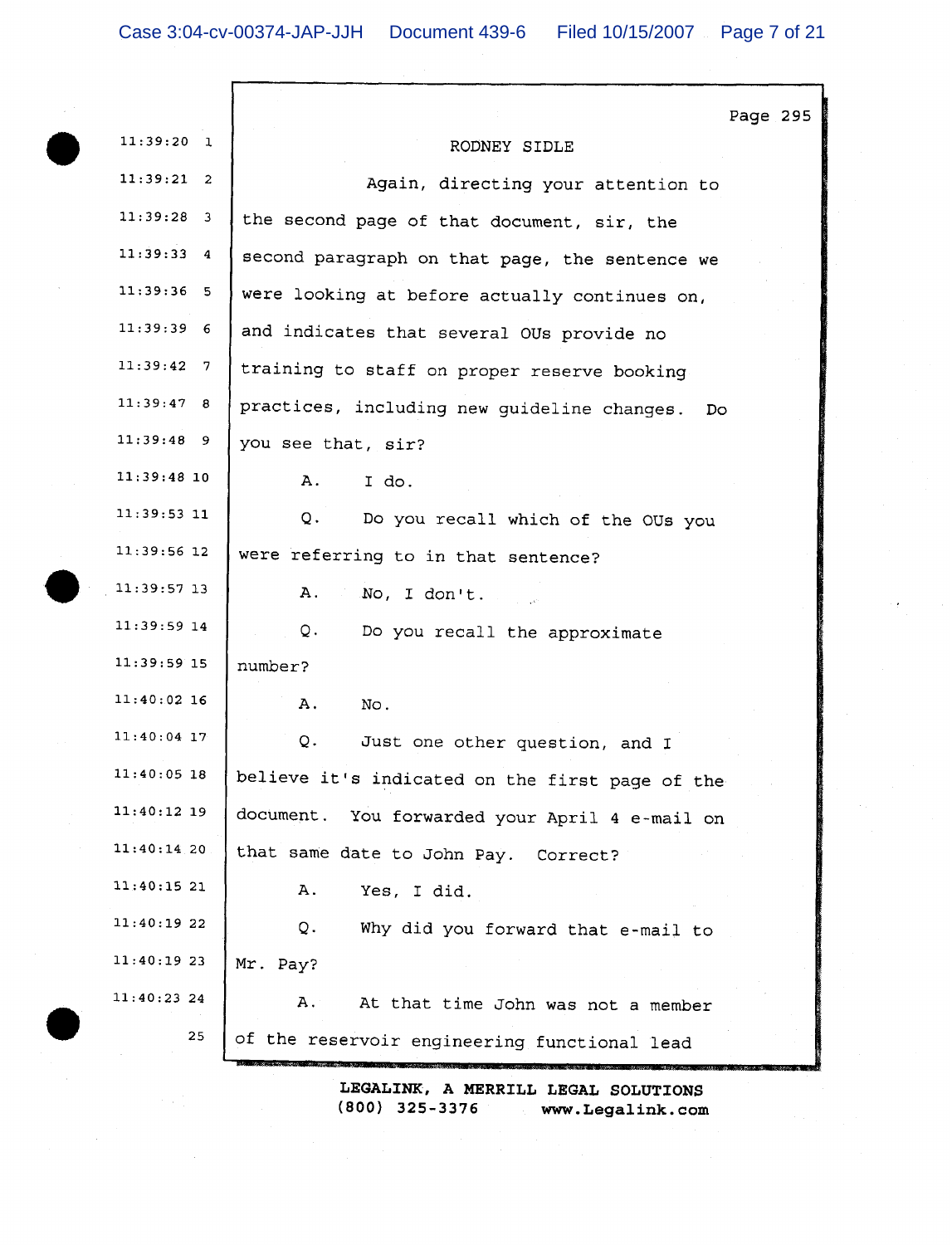| $11:40:28$ 1  | Page 296<br>RODNEY SIDLE                         |
|---------------|--------------------------------------------------|
| $11:40:31$ 2  | team within T&OE, and so he didn't naturally get |
| $11:40:34$ 3  | a copy of this as it was distributed among the   |
| $11:40:38$ 4  | T&OE functional lead team within reservoir       |
| $11:40:41$ 5  | engineering, nor, obviously, was he part of      |
| $11:40:44$ 6  |                                                  |
|               | SEPCO, the team that I distributed to in the     |
| $11:40:47$ 7  | first e-mail, so I wanted to make sure that he   |
| 11:40:49 8    | was aware that this document was being           |
| $11:40:52$ 9  | circulated within the T&OE reservoir engineering |
| $11:40:55$ 10 | functional group that worked on reserves so that |
| $11:40:58$ 11 | he could add comments if he wished.              |
| $11:41:01$ 12 | Did Mr. Pay hold the position of<br>Q.           |
| $11:41:02$ 13 | group reserves coordinator at that time; do you  |
| $11:41:02$ 14 | recall?                                          |
| $11:41:03$ 15 | Α.<br>Yes, he did.                               |
| $11:41:44$ 16 | Q.<br>Thank you.                                 |
| 17            |                                                  |
| 18            | (Sidle Exhibit 13, e-mail dated                  |
| 19            | June 22, 2003, and attachment, Bates number      |
| 20            | DB 02027 through DB 02033, was marked for        |
| 11:41:45 21   | identification.)                                 |
| $11:41:47$ 22 |                                                  |
| $11:41:47$ 23 | BY MR. MacFALL:                                  |
| $11:41:49$ 24 | Mr. Sidle, you've just been handed a<br>Q.       |
| 25            | document marked for identification as Sidle      |
|               |                                                  |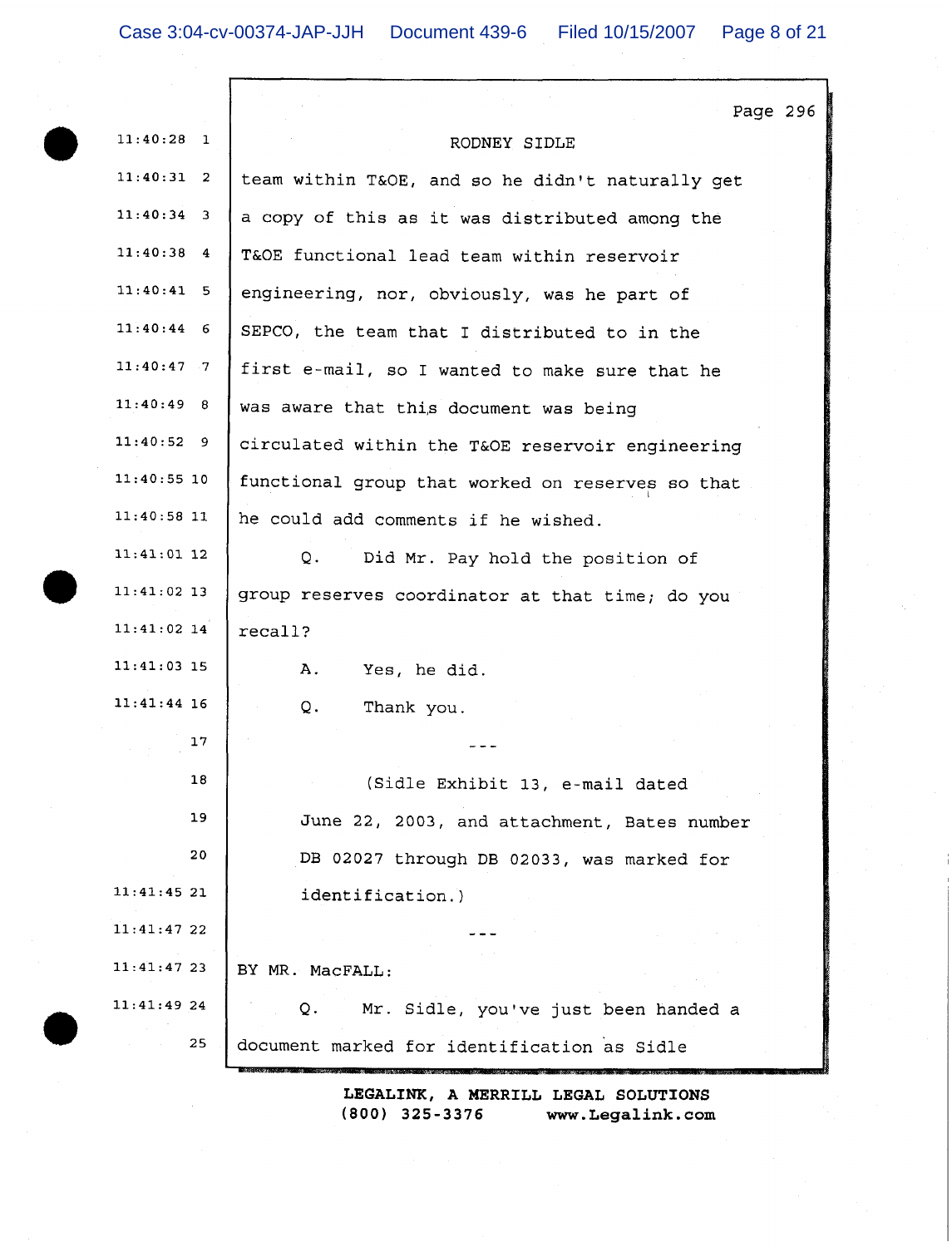| $11:41:51$ 1  | Page 297<br>RODNEY SIDLE                            |
|---------------|-----------------------------------------------------|
| $11:41:53$ 2  | Exhibit 13. I would ask you to take a look at       |
| $11:42:04$ 3  | it, sir, and tell me if you recognize it.           |
| $11:44:22$ 4  | (Witness reviewing document.)                       |
| 11:44:23:5    | A. I've looked at it.                               |
| 11:44:25 6    | Q.<br>Do you recall having seen this                |
| $11:44:26$ 7  | document before, sir?                               |
| 11:44:27 8    | Yes, I do.<br>Α.                                    |
| $11:44:30$ 9  | Q.<br>For the record, the document is an            |
| $11:44:34$ 10 | e-mail with attachment. The e-mail is dated         |
| $11:44:38$ 11 | June 22, 2003 from Mr. Barendregt to Mr. Pay and    |
| $11:44:43$ 12 | yourself. The subject is Comparison SEC versus      |
| $11:44:45$ 13 | Group Guidelines.                                   |
| $11:44:46$ 14 | Directing your attention to the                     |
| 11:44:49 15   | first sentence of the first paragraph,              |
| $11:44:54$ 16 | Mr. Barendregt writes of recent excitements.<br>Do  |
| 11:44:58 17   | you know what he's referring to there?              |
| $11:44:59$ 18 | No, I don't.<br>A.                                  |
| $11:45:05$ 19 | Did you ever discuss with him why he<br>$Q_{\star}$ |
| $11:45:08$ 20 | prepared this document comparing the SEC            |
| 11:45:1221    | requirements and the group quidelines?              |
| 11:45:1822    | I don't recall that I did, no.<br>Α.                |
| 11:45:2023    | Do you recall if you had any<br>Q.                  |
| 11:45:23 24   | discussions with Mr. Barendregt about the           |
| 25            | attachment, the actual chart that he prepared       |

 $\sim$   $\sim$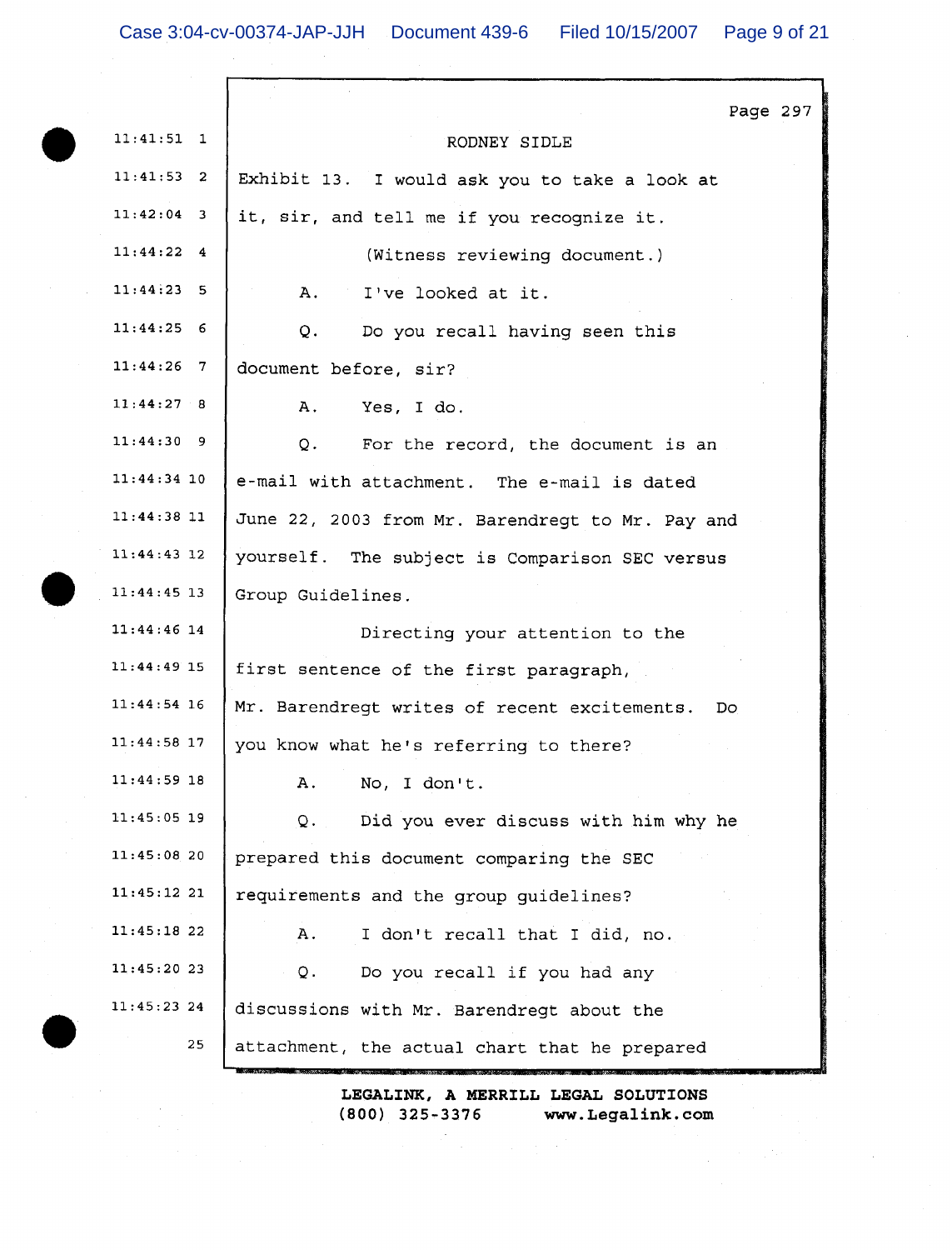|               | Page 298                                         |
|---------------|--------------------------------------------------|
| $11:45:26$ 1  | RODNEY SIDLE                                     |
| $11:45:28$ 2  | comparing the SEC requirements and the group     |
| $11:45:29$ 3  | guidelines?                                      |
| $11:45:38$ 4  | Α.<br>I know I provided comments on              |
| $11:45:43$ 5  | this -- a table like this at one time. I don't   |
| $11:45:45$ 6  | remember if it was this one or its predecessor.  |
| $11:45:46$ 7  | Or it may be both.                               |
| 11:45:50 8    | Did you have a discussion with<br>Q.             |
| $11:45:56$ 9  | Mr. Barendregt about the predecessor table that  |
| $11:45:56$ 10 | you might have worked on?                        |
| 11:45:58 11   | I'm sorry. Could you repeat it?<br>Α.            |
| $11:46:01$ 12 | Q.<br>I'll rephrase it.                          |
| $11:46:02$ 13 | Do you recall that there was a prior             |
| 11:46:05 14   | version of this document, or a table like this   |
| 11:46:09.15   | that was issued or circulated to you prior to    |
| $11:46:10$ 16 | June of 2003?                                    |
| 11:46:12 17   | А.<br>Yes. I remember a prior version of         |
| 11:46:12 18   | this, yeah.                                      |
| $11:46:14$ 19 | Do you remember talking to<br>Q.                 |
| 11:46:1620    | Mr. Barendregt about that earlier version of the |
| 11:46:1721    | document?                                        |
| 11:46:1922    | Again, I remember commenting on that<br>Α.       |
| 11:46:2223    | form of a document, and I don't remember if it   |
| 11:46:25 24   | was the earlier one, this one, or both of them.  |
| 25            | But I did comment in a form like this, of a      |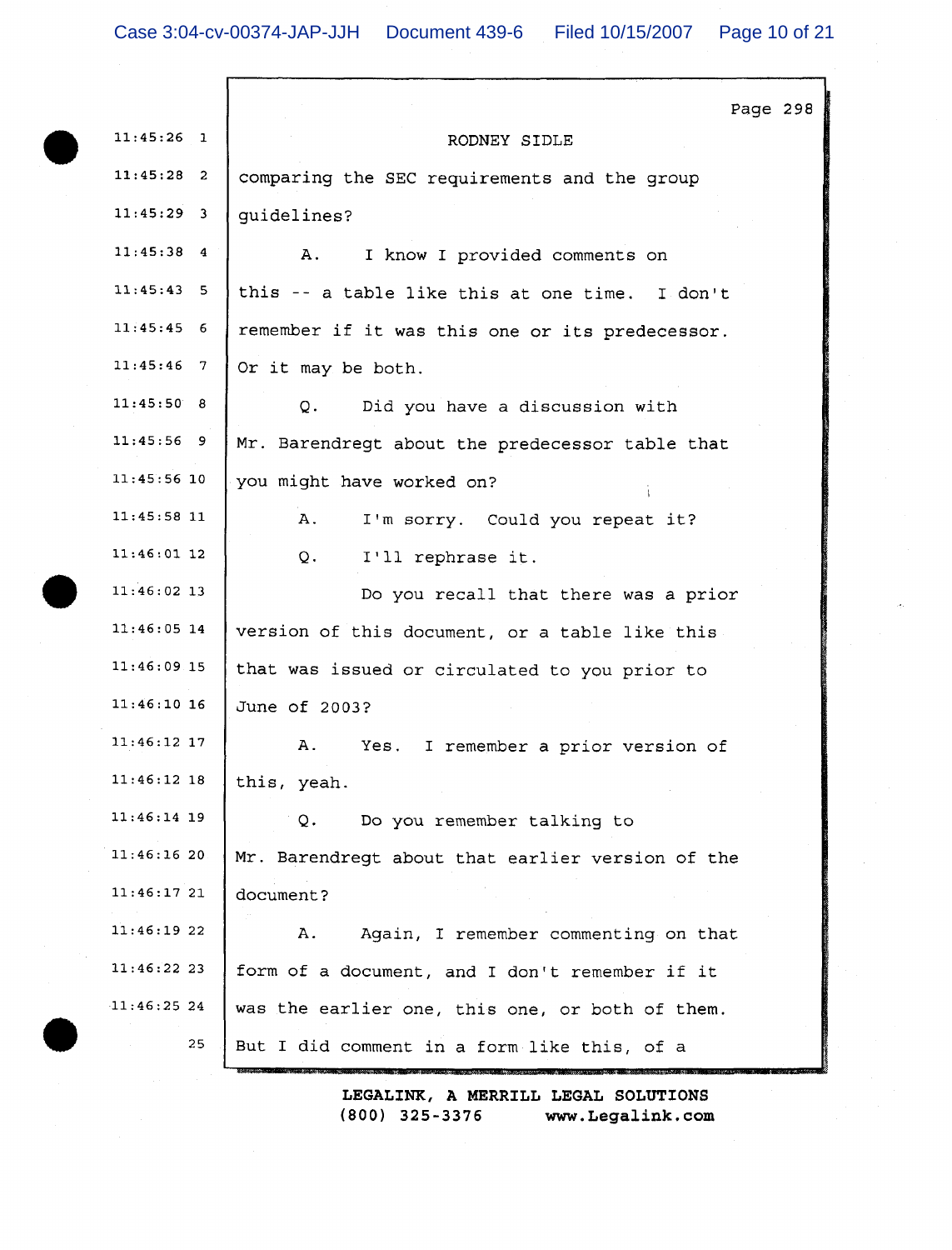| $11:46:29$ 1  | RODNEY SIDLE                                     | Page 299 |  |
|---------------|--------------------------------------------------|----------|--|
| 11:46:30 2    | comparison. Yes.                                 |          |  |
| $11:46:33$ 3  | Q.<br>Did you have discussions with              |          |  |
| $11:46:35$ 4  | Mr. Barendregt, if not about this particular     |          |  |
| $11:46:38$ 5  | document then about the earlier version, with    |          |  |
| $11:46:40$ 6  | regard to why it was that he was preparing that  |          |  |
| $11:46:47$ 7  | document?                                        |          |  |
| 11:46:49 8    | А.<br>No. Not specifically. No.<br>Not           |          |  |
| $11:46:50$ 9  | that I recall.                                   |          |  |
| $11:47:00$ 10 | Q.<br>I would like now to direct your            |          |  |
| $11:47:03$ 11 | attention to the third full paragraph on the     |          |  |
| $11:47:05$ 12 | first page of the document, beginning with the   |          |  |
| 11:47:07 13   | words "I have highlighted."                      |          |  |
| $11:47:08$ 14 | Do you see that, sir?                            |          |  |
| $11:47:09$ 15 | А.<br>I see that, yeah.                          |          |  |
| $11:47:12$ 16 | $Q_+$ .<br>Mr. Barendregt references             |          |  |
| $11:47:16$ 17 | specifically that he's highlighted where it      |          |  |
| $11:47:21$ 18 | would seem that the group guidelines may perhaps |          |  |
| $11:47:23$ 19 | not be in full alignment with the SEC.           |          |  |
| 11:47:25.20   | interpretations.                                 |          |  |
| 11:47:29 21   | Do you recall discussing with                    |          |  |
| $11:47:33$ 22 | Mr. Barendregt that any part of the group        |          |  |
| $11:47:38$ 23 | guidelines did not comply or misaligned with the |          |  |
| 11:47:3924    | SEC requirements?                                |          |  |
| 25            | MR. SMITH:<br>At or around this time?            |          |  |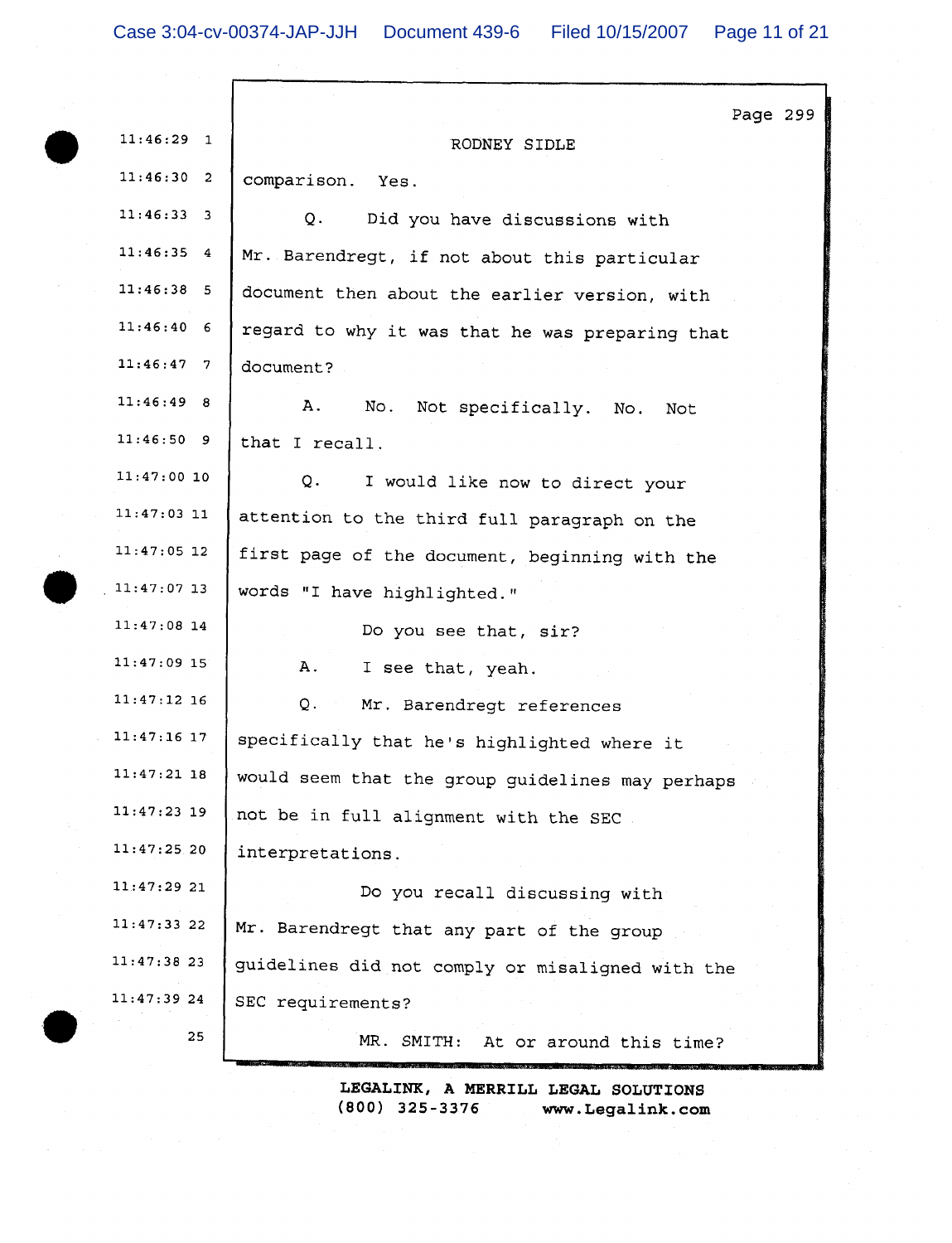$\Gamma$ 

|               | Page 300                                      |
|---------------|-----------------------------------------------|
| $11:47:41$ 1  | RODNEY SIDLE                                  |
| $11:47:47$ 2  | MR. MacFALL: At or about this time.           |
| $11:47:57$ 3  | (Witness reviewing document.)                 |
| $11:47:59$ 4  | Α.<br>I recall general discussions around     |
| $11:48:02$ 5  | that. I don't recall specific details.        |
| 11:48:076     | Q.<br>In that paragraph Mr. Barendregt        |
| $11:48:12$ 7  | goes on to identify four subjects which he    |
| 11:48:17 8    | believes might be the subject of possible     |
| $11:48:21$ 9  | nonalignment. The first one is production     |
| $11:48:22$ 10 | testing.                                      |
| $11:48:23$ 11 | Do you recall ever discussing that            |
| $11:48:27$ 12 | with Mr. Barendregt, in terms of the SEC      |
| $11:48:30$ 13 | requirements and the group guidelines perhaps |
| $11:48:35$ 14 | being different?                              |
| $11:48:37$ 15 | Α.<br>I believe I did discuss that one,       |
| $11:48:40$ 16 | because that one had a specific -- was a      |
| $11:48:43$ 17 | specific item of interest to SEPCO.           |
| $11:48:47$ 18 | Did you discuss that with<br>Q.               |
| $11:48:48$ 19 | Mr. Barendregt or someone else?               |
| 11:49:0820    | I believe I discussed it with<br>Α.           |
| 11:49:10 21   | Mr. Barendregt. I may have discussed it with  |
| $11:49:11$ 22 | others.                                       |
| 11:49:1823    | Do you recall who those others might<br>Q.    |
| 11:49:18 24   | have been?                                    |
| 25            | No.<br>Α.                                     |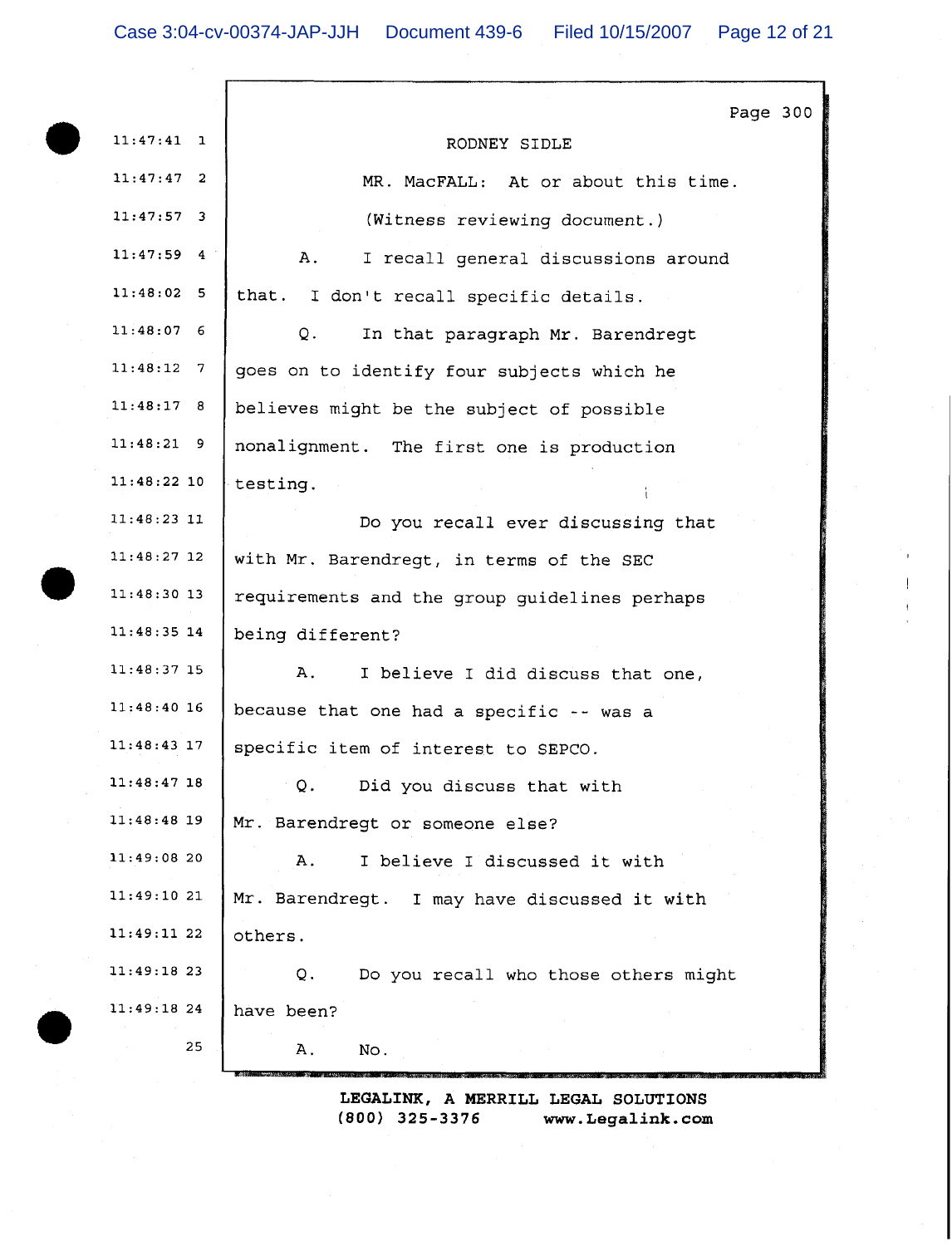|               | Page 301                                        |  |
|---------------|-------------------------------------------------|--|
| $11:49:18$ 1  | RODNEY SIDLE                                    |  |
| $11:49:19$ 2  | Q.<br>Okay. Do you recall what it was           |  |
| $11:49:21$ 3  | that you discussed about production testing and |  |
| $11:49:23$ 4  | the group guidelines with Mr. Barendregt?       |  |
| 11:49:27:5    | Α.<br>Yes. Yes, I do. One of the                |  |
| 11:49:326     | practices that SEPCO had, as well as, frankly,  |  |
| $11:49:36$ 7  | all of industry, in the Gulf of Mexico,         |  |
| 11:49:40 8    | especially the deepwater Gulf of Mexico, was    |  |
| $11:49:45$ 9  | that new fields and new reservoirs were         |  |
| $11:49:49$ 10 | discovered, appraised, and then projects        |  |
| $11:49:56$ 11 | installed without a full flow to surface        |  |
| $11:49:59$ 12 | production test, and yet we felt reasonable     |  |
| $11:50:01$ 13 | certainty was achieved with the data we had in  |  |
| $11:50:07$ 14 | hand and booked reserves for that.              |  |
| $11:50:10$ 15 | $Q$ .<br>Did you ever discuss production        |  |
| $11:50:15$ 16 | testing in the context of the group guidelines, |  |
| $11:50:18$ 17 | outside of the SEPCO context, with              |  |
| $11:50:18$ 18 | Mr. Barendregt?                                 |  |
| 11:50:21 19   | Α.<br>No, I don't recall that I did.            |  |
| $11:50:25$ 20 | The next subject identified by<br>Q.            |  |
| 11:50:2921    | Mr. Barendregt in this document is LKH, and I   |  |
| 11:50:31 22   | believe that's lowest known hydrocarbons.       |  |
| $11:50:31$ 23 | Correct?                                        |  |
| 11:50:32 24   | Yes, it is.<br>Α.                               |  |
| 25            | Q.<br>Do you recall if you ever had             |  |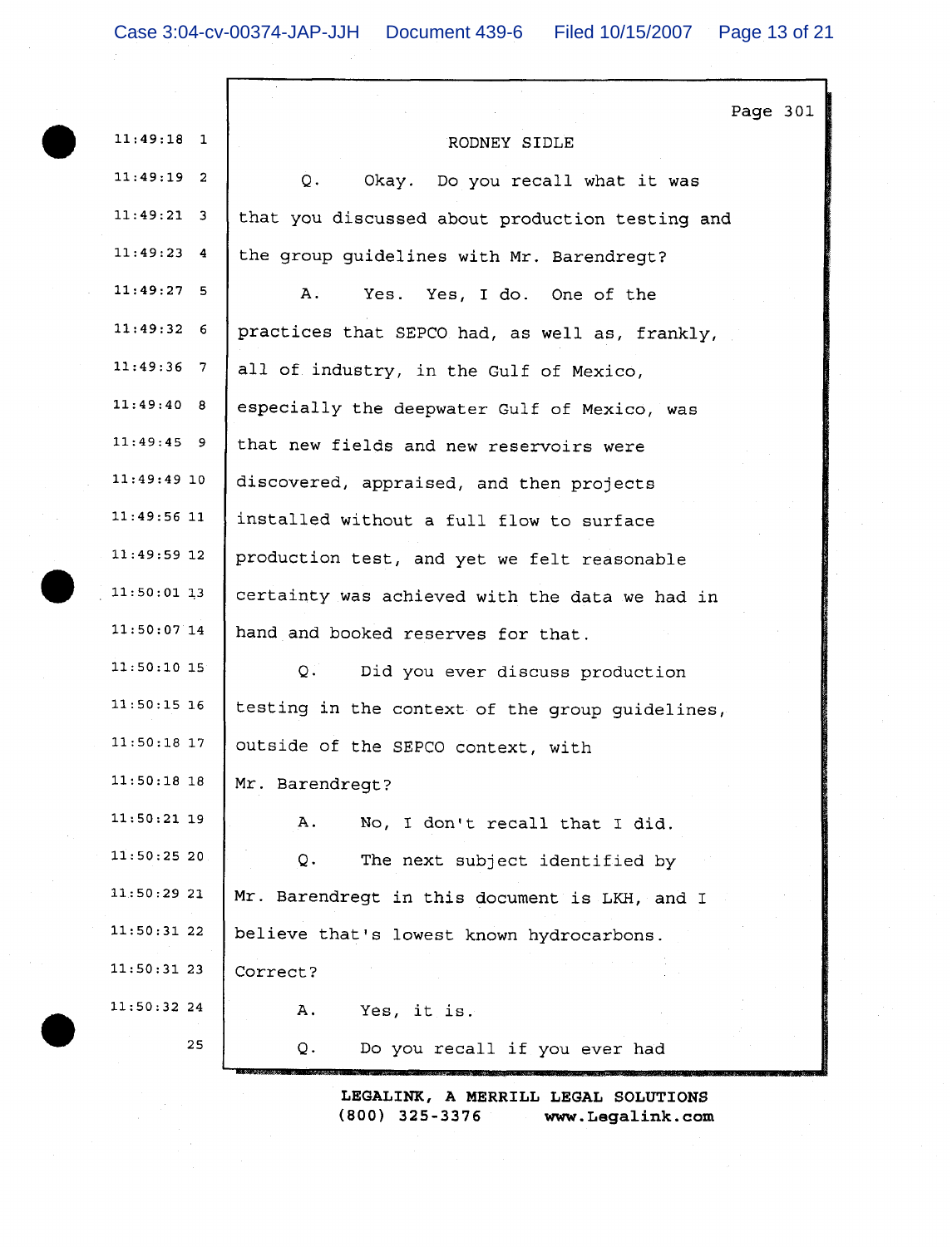|               | Page 302                                         |
|---------------|--------------------------------------------------|
| $11:50:33$ 1  | RODNEY SIDLE                                     |
| $11:50:38$ 2  | discussions with anyone concerning LKH as a      |
| $11:50:41$ 3  | possible subject of nonalignment between the SEC |
| $11:50:44$ 4  | requirements and the group guidelines?           |
| $11:50:46$ 5  | A. Yes. Yes, I did.                              |
| $11:50:48$ 6  | Q.<br>Could you please tell me who it was        |
| $11:50:49$ 7  | that you discussed it with?                      |
| 11:50:51 8    | Α.<br>Yes. I recall talking with Anton           |
| $11:50:53$ 9  | about it, because he was interested in the       |
| $11:50:57$ 10 | seismic method that SEPCO had developed and      |
| $11:50:57$ 11 | used.                                            |
| $11:51:04$ 12 | Q.<br>Did you understand that use of the         |
| $11:51:10$ 13 | seismic method at that point to be in compliance |
| $11:51:14$ 14 | with the SEC requirements concerning LKH?        |
| $11:51:16$ 15 | MR. SMITH:<br>This is June of '03?               |
| $11:51:17$ 16 | MR. MacFALL: Yes.                                |
| $11:51:21$ 17 | Α.<br>Yes.<br>In June of '03, which is prior     |
| $11:51:23$ 18 | to John Pay and I meeting with the SEC in their  |
| $11:51:26$ 19 | offices that we discussed yesterday, I believe   |
| 11:51:2920    | it to be in compliance, because it was           |
| 11:51:3321    | demonstratively reasonably certain.              |
| $11:51:41$ 22 | Q.<br>Do you know why Mr. Barendregt             |
| $11:51:45$ 23 | identified LKH as a subject of possible          |
| $11:51:47$ 24 | nonalignment between the group guidelines and    |
| 25            | the SEC requirements?                            |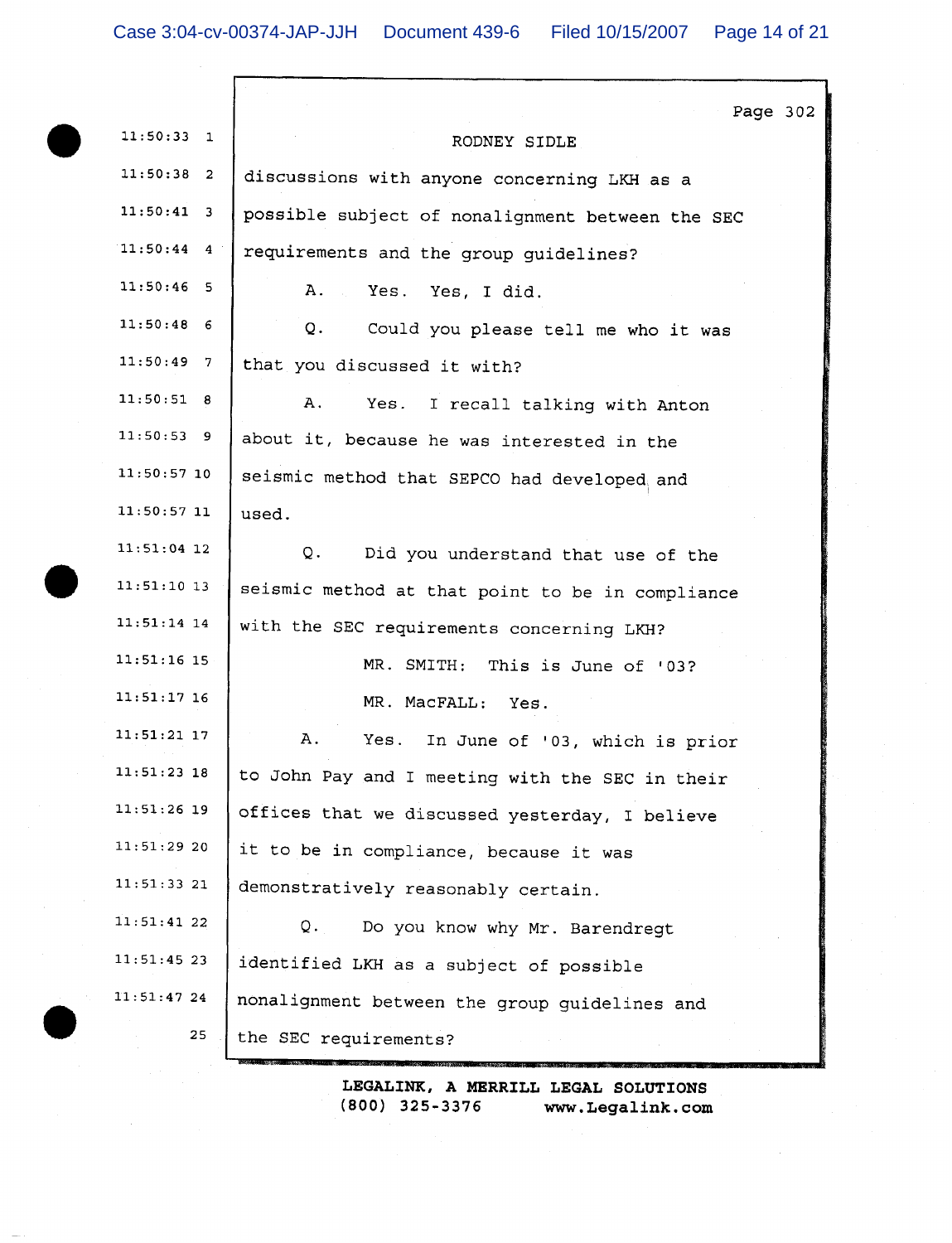| $11:51:49$ 1  | Page 303<br>RODNEY SIDLE                         |  |
|---------------|--------------------------------------------------|--|
| $11:52:21$ 2  | Α.<br>I believe that would be because            |  |
| $11:52:24$ 3  | there are differences between the SEC language   |  |
| $11:52:25$ 4  | and the language that was in the group           |  |
| 11:52:30 5    | guidelines, and the seismic example is one of    |  |
| $11:52:30$ 6  | those.                                           |  |
| $11:52:36$ 7  | Q.<br>Without going through the chart,           |  |
| 11:52:39 8    | because it's fairly lengthy, do you recall if    |  |
| $11:52:44$ 9  | you ever discussed that with -- the language     |  |
| $11:52:47$ 10 | differences, I'm sorry -- discussed the language |  |
| $11:52:48$ 11 | differences between the group guidelines and the |  |
| $11:52:50$ 12 | SEC rule with Mr. Barendregt?                    |  |
| $11:52:53$ 13 | MR. SMITH: I object to the form of               |  |
| $11:52:55$ 14 | the question. If you need to refer to the        |  |
| $11:52:56$ 15 | chart to answer the question, you should         |  |
| $11:52:57$ 16 | feel free to do so.                              |  |
| $11:52:58$ 17 | MR. MacFALL: Absolutely.                         |  |
| $11:52:59$ 18 | MR. SMITH: I'm sorry. I just                     |  |
| $11:53:01$ 19 | didn't want him to misunderstand.                |  |
| 11:53:0220    | MR. MacFALL: I'm sorry. That's                   |  |
| 11:53:0221    | fine.                                            |  |
| $11:53:03$ 22 | Α.<br>Could you ask the question again,          |  |
| $11:53:04$ 23 | please?                                          |  |
| 11:53:0624    | Q.<br>Sure. Do you recall ever discussing        |  |
| 25            | the language differences between the group       |  |
|               |                                                  |  |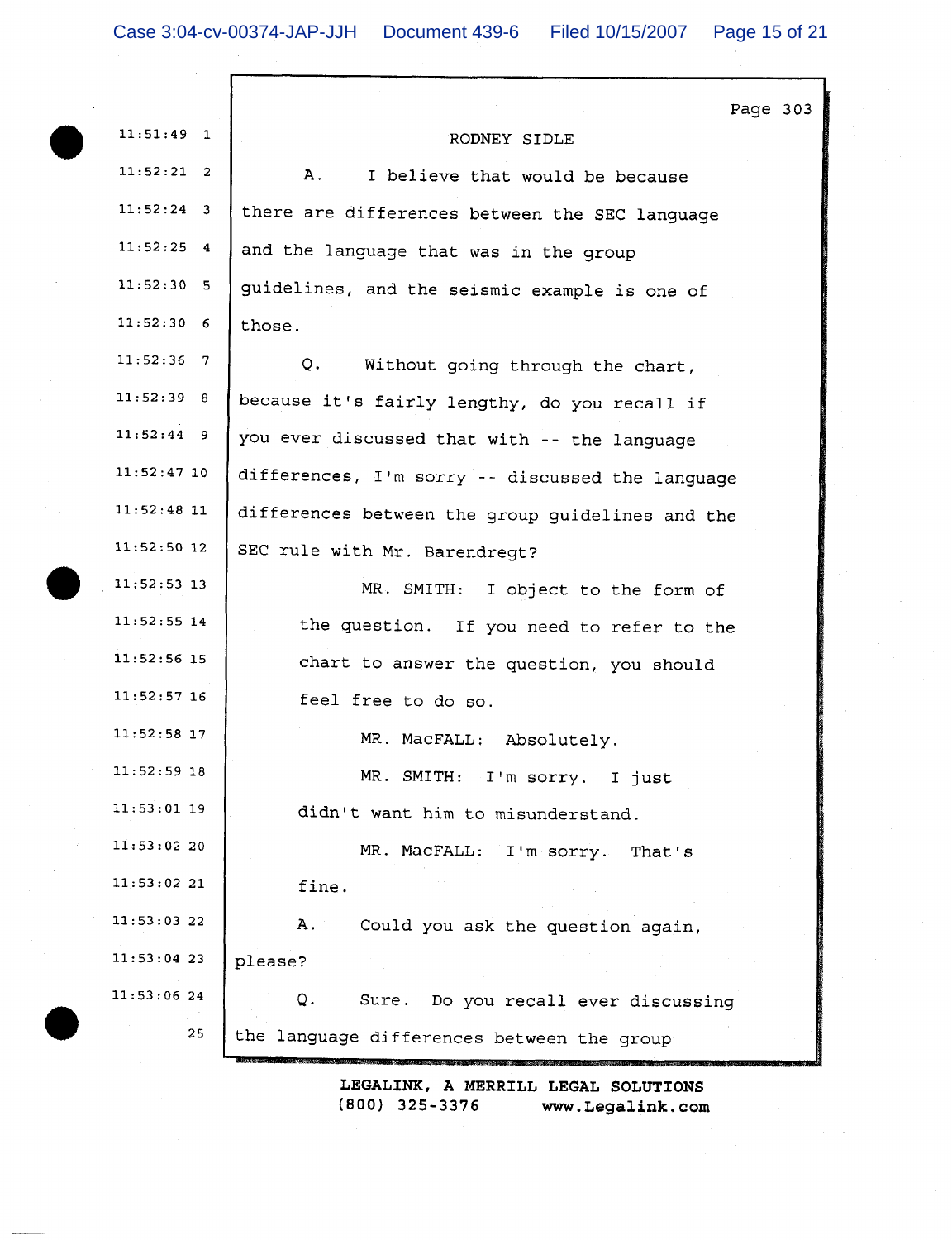|               | Page 304                                         |
|---------------|--------------------------------------------------|
| $11:53:08$ 1  | RODNEY SIDLE                                     |
| $11:53:10$ 2  | guidelines and the SEC requirements, that you    |
| $11:53:14$ 3  | just mentioned, with Mr. Barendregt? Regarding   |
| $11:53:15$ 4  | LKH. I'm sorry.                                  |
| $11:53:18$ 5  | A. LKH, okay. Very good. Yes. Yes.               |
| $11:53:24$ 6  | Again, we spoke about SEPCO's belief that the    |
| $11:53:28$ 7  | use of seismic, as we qualified it, fit the      |
| 11:53:33 8    | requirements of reasonable certainty, and        |
| 11:53:339     | therefore the belief that the SEC would find     |
| $11:53:42$ 10 | that acceptable.                                 |
| $11:53:42$ 11 | Q.<br>Outside of the SEPCO context again,        |
| $11:53:42$ 12 | do you recall any conversations with             |
| $11:53:43$ 13 | Mr. Barendregt concerning LKH and possible       |
| $11:53:45$ 14 | nonalignment between the group guidelines and    |
| $11:53:46$ 15 | the SEC requirements?                            |
| $11:53:48$ 16 | Α.<br>Not outside of that topic. No.             |
| $11:53:52$ 17 | Q.<br>Mr. Barendregt also specifies              |
| $11:53:58$ 18 | lateral continuity of production as a subject of |
| $11:54:00$ 19 | possible nonalignment between the group          |
| 11:54:0220    | guidelines and the SEC requirements.             |
| $11:54:04$ 21 | Do you recall if you ever discussed              |
| 11:54:0622    | that topic with him?                             |
| 11:54:08 23   | Α.<br>I don't recall that one.<br>No.            |
| 11:54:1024    | Q.<br>And the last one is improved               |
| 25            | recovery pilots. Do you recall discussing that   |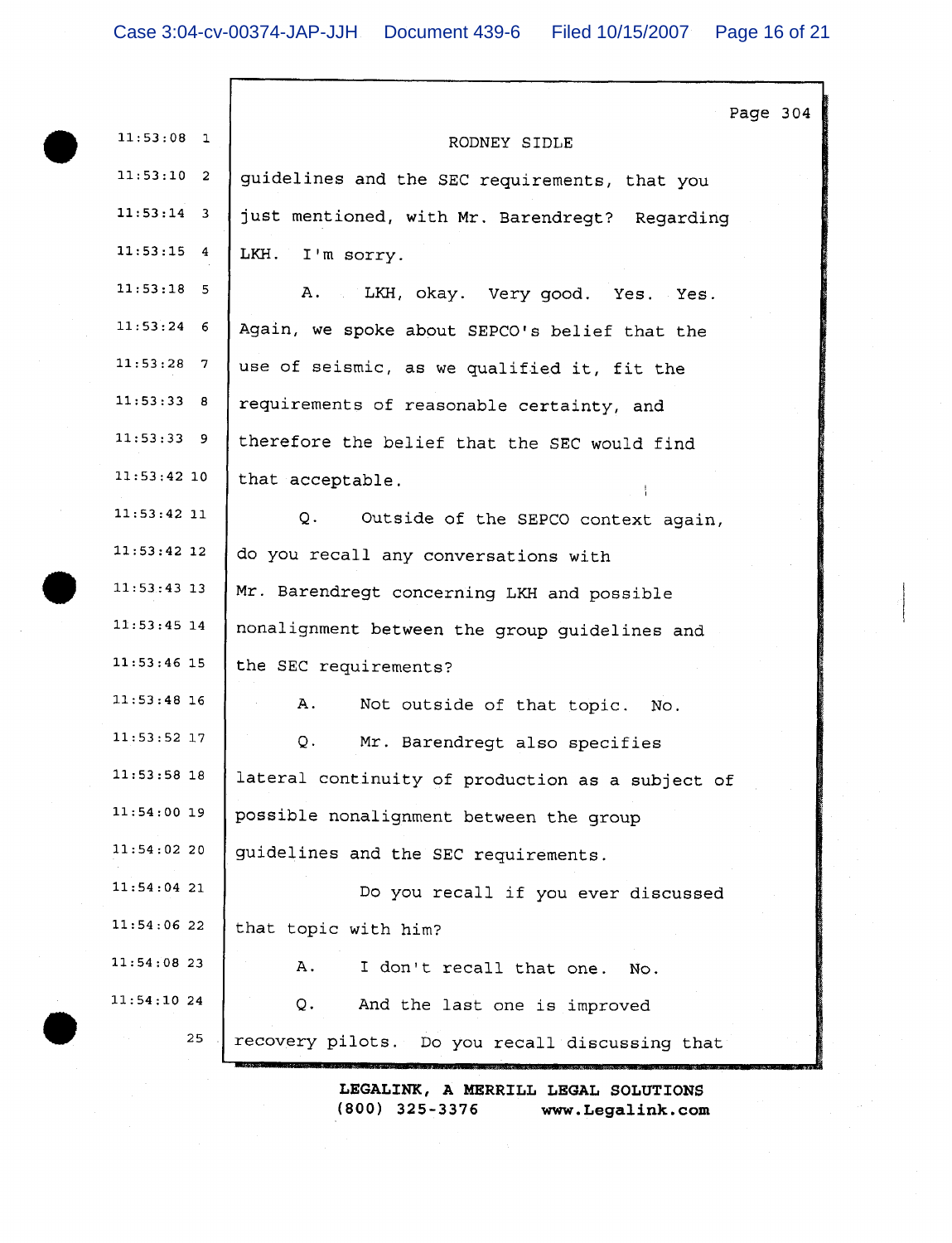|                      | Page 305                                            |
|----------------------|-----------------------------------------------------|
| $11:54:13$ 1         | RODNEY SIDLE                                        |
| $11:54:18$ 2         | with Mr. Barendregt?                                |
| $11:54:25$ 3         | A.<br>I don't recall discussing that one.           |
| $11:54:35$ 4         | No.                                                 |
| $11:54:37$ 5         | $Q_{\star}$<br>Skipping the next sentence and going |
| $11:54:39$ 6         | to the sentence that begins "They all concern       |
| $11:54:41$ 7         | areas, " in that same paragraph. Do you see         |
| 11:54:41 8           | that, sir?                                          |
| $11:54:43$ 9         | I'm sorry. Could you repeat that,<br>A.             |
| $11:54:43$ 10        | please?                                             |
| $11:54:45$ 11        | Q. Sure. In the third paragraph, I                  |
| $11:54:47$ 12        | guess it's the next-to-last sentence, beginning     |
| $11:54:49$ 13        | with the words "They all concern."                  |
| $11:54:49$ 14        | Do you see that?                                    |
| $11:54:50^{\circ}15$ | I see that.<br>Α.                                   |
| $11:54:52$ 16        | Mr. Barendregt wrote, "They all<br>Q.               |
| 11:54:55 17          | concern areas where strict adherence to the SEC     |
| $11:54:58$ 18        | interpretations would lead to unrealistically       |
| $11:55:02$ 19        | low reserves."                                      |
| 11:55:03 20          | Do you recall discussing that with                  |
| $11:55:04$ 21        | Mr. Barendregt at any point?                        |
| $11:55:04$ 22        | No, I don't.<br>Α.                                  |
| 11:55:1023           | Did you have any understanding as to<br>Q.          |
| $11:55:15$ 24        | whether or not the group was not strictly           |
| 25                   | adhering to the SEC, as he puts it,                 |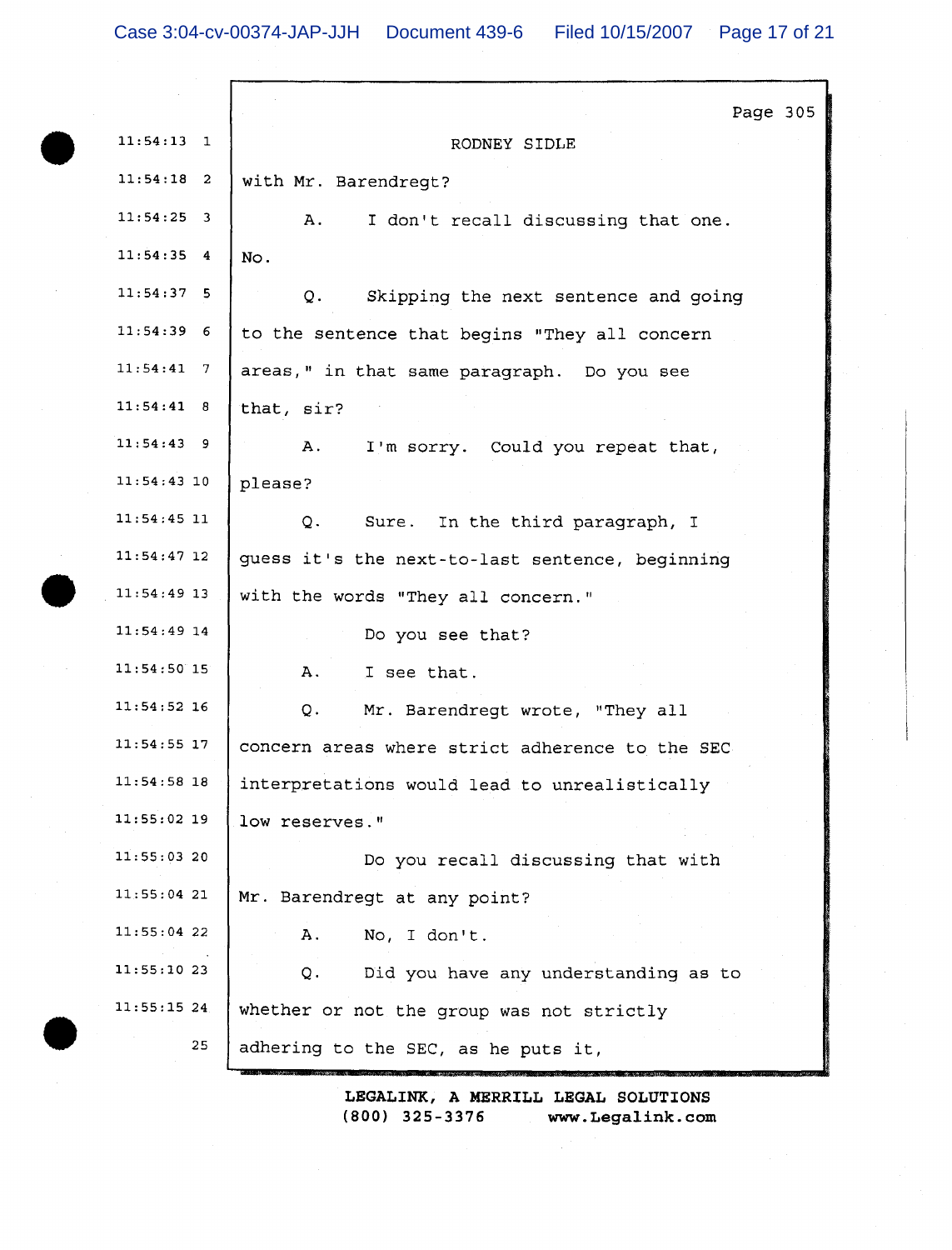$\Gamma$ 

|               | Page 306                                         |  |
|---------------|--------------------------------------------------|--|
| $11:55:19$ 1  | RODNEY SIDLE                                     |  |
| $11:55:22$ 2  | interpretations in connection with those areas   |  |
| $11:55:24$ 3  | and the booking of proved reserves?              |  |
| $11:55:25$ 4  | MR. SMITH: At this time?                         |  |
| $11:55:26$ 5  | MR. MacFALL: At this time.                       |  |
| 11:55:336     | Α.<br>Again, my dataset was SEPCO, and I         |  |
| $11:55:34$ 7  | believe SEPCO was adhering to the SEC            |  |
| 11:55:37 8    | requirements. Outside of that, I didn't have     |  |
| $11:55:37$ 9  | data.                                            |  |
| $11:55:43$ 10 | Did you ever ask Mr. Barendregt why<br>Q.        |  |
| $11:55:45$ 11 | he said that?                                    |  |
| $11:55:46$ 12 | Α.<br>No, I did not.                             |  |
| $11:55:49$ 13 | Did you ever talk to anybody else<br>Q.          |  |
| $11:55:52$ 14 | about that?                                      |  |
| 11:55:59 15   | I don't recall that I did, no.<br>Α.             |  |
| $11:56:18$ 16 | Q.<br>In or about June of 2003, subsequent       |  |
| $11:56:21$ 17 | to the receipt of this e-mail, did you undertake |  |
| $11:56:29$ 18 | any actions to assess whether or not the group   |  |
| 11:56:32 19   | was adhering to the SEC requirements concerning  |  |
| 11:56:40 20   | the booking of proved reserves?                  |  |
| 11:56:45 21   | Objection to form.<br>MR. SMITH:                 |  |
| 11:56:5322    | Not in June of 2003.<br>$A \cdot$<br>No.         |  |
| 11:56:57 23   | Did there come a time when you did<br>Q.         |  |
| 11:56:59 24   | take such action?                                |  |
| 25            | As I explained in my Rockford<br>Α.              |  |
|               |                                                  |  |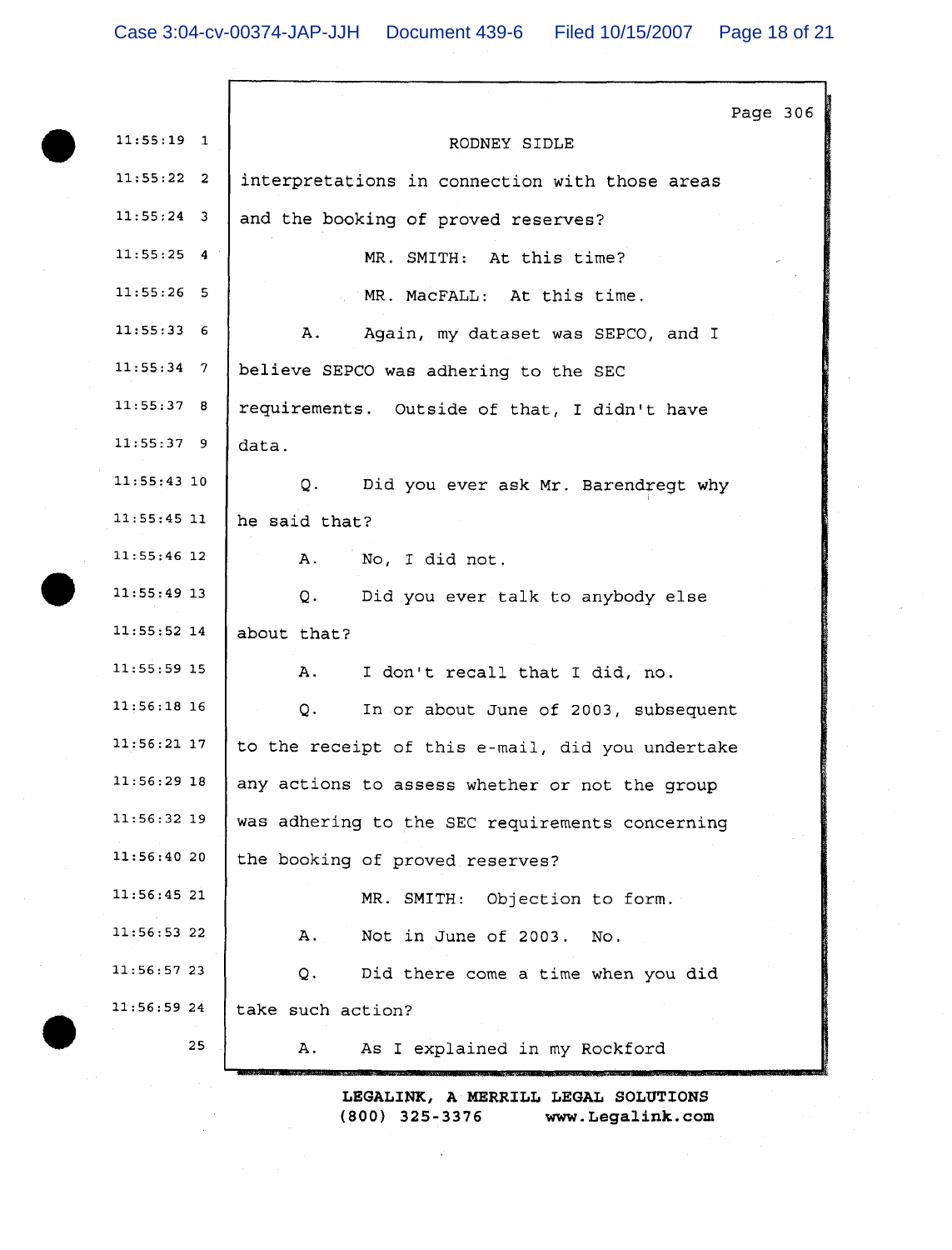| $11:57:01$ 1  | Page 307<br>RODNEY SIDLE                         |
|---------------|--------------------------------------------------|
| $11:57:03$ 2  | participation, I was part of a team and I        |
| $11:57:07$ 3  | offered my observations relative to a SEPCO      |
| $11:57:10$ 4  | example, to certain international situations,    |
| 11:57:13:5    | which I then had the opportunity to see data     |
| $11:57:13$ 6  | related to.                                      |
| 11:57:53 7    | Q.<br>Thank you.                                 |
| 8             |                                                  |
| 9             | (Sidle Exhibit 14, e-mail dated                  |
| 10            | December 20, 2003, two pages, was marked         |
| 11:57:55 11   | for identification.)                             |
| $11:57:55$ 12 |                                                  |
| $11:57:55$ 13 | BY MR. MacFALL:                                  |
| $11:57:58$ 14 | Q.<br>Mr. Sidle, you've just been handed a       |
| $11:57:59$ 15 | document that has been marked for identification |
| $11:58:03$ 16 | as Sidle Exhibit 14. Do you recognize this       |
| $11:58:21$ 17 | document, sir?                                   |
| $11:58:22$ 18 | (Witness reviewing document.)                    |
| $11:59:18$ 19 | Α.<br>Yes, I do.                                 |
| 11:59:23 20   | Q.<br>For the record, Exhibit 14 is an           |
| 11:59:26 21   | e-mail from you to Mr. Pay and Mr. Barendregt    |
| 11:59:32 22   | dated December 20, 2003. Subject: Rockford       |
| $11:59:34$ 23 | thoughts while flying.                           |
| 11:59:36 24   | I take it from that subject line                 |
| 25            | that this was after Project Rockford had started |
|               |                                                  |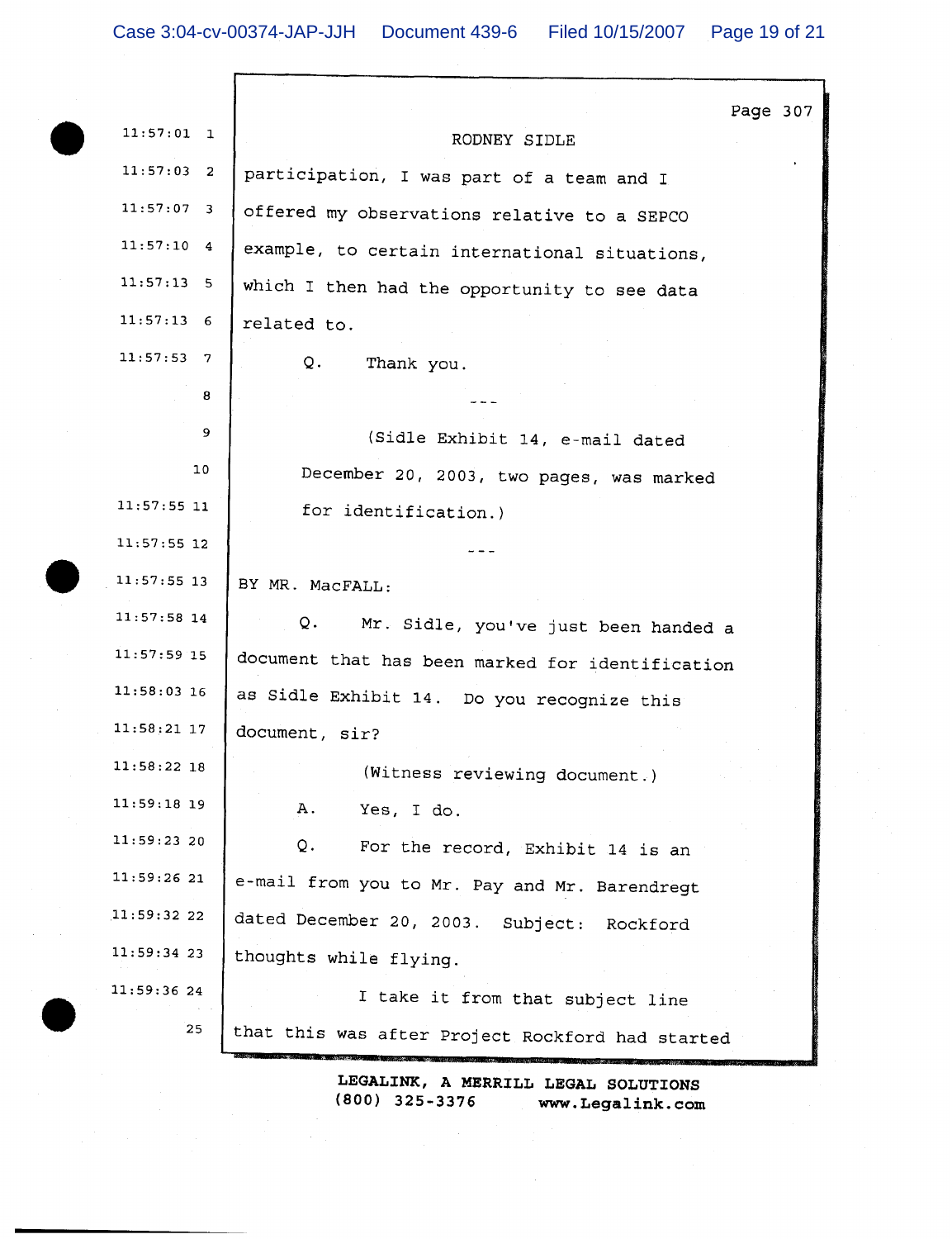|               | Page 308                                         |
|---------------|--------------------------------------------------|
| $11:59:38$ 1  | RODNEY SIDLE                                     |
| 11:59:40 2    | and during the course of your involvement.<br>Is |
| $11:59:40$ 3  | that correct?                                    |
| $11:59:42$ 4  | Α.<br>Yes. This occurred on my plane ride        |
| $11:59:48$ 5  | back to Houston. Aren't laptops wonderful.       |
| 11:59:506     | I would like specifically, sir, to<br>Q.         |
| $11:59:53$ 7  | direct your attention to the second bullet point |
| 11:59:58 8    | that appears after the sentence that starts with |
| 12:00:009     | "Although."                                      |
| $12:00:02$ 10 | In that bullet point you                         |
| $12:00:09$ 11 | specifically discuss group guidelines,           |
| $12:00:12$ 12 | interpretations of SEC definitions, and the      |
| $12:00:16$ 13 | acceptance of those interpretations by the       |
| $12:00:19$ 14 | external auditors, as fulfilling SEC             |
| $12:00:21$ 15 | requirements.                                    |
| $12:00:23$ 16 | You then pose a question with                    |
| $12:00:29$ 17 | respect to whether or not the external auditors  |
| $12:00:31$ 18 | validated it and whether or not there are        |
| $12:00:32$ 19 | documents concerning that validation.            |
| 12:00:34 20   | My question is: Do you recall if                 |
| 12:00:5921    | you received a response to that query?           |
| 12:00:5922    | (Witness reviewing document.)                    |
| $12:01:05$ 23 | Α.<br>I recall that I never saw such             |
| 12:01:0724    | documents. I don't recall whether that was       |
| 25            | because there was no response, or I got a        |
|               |                                                  |